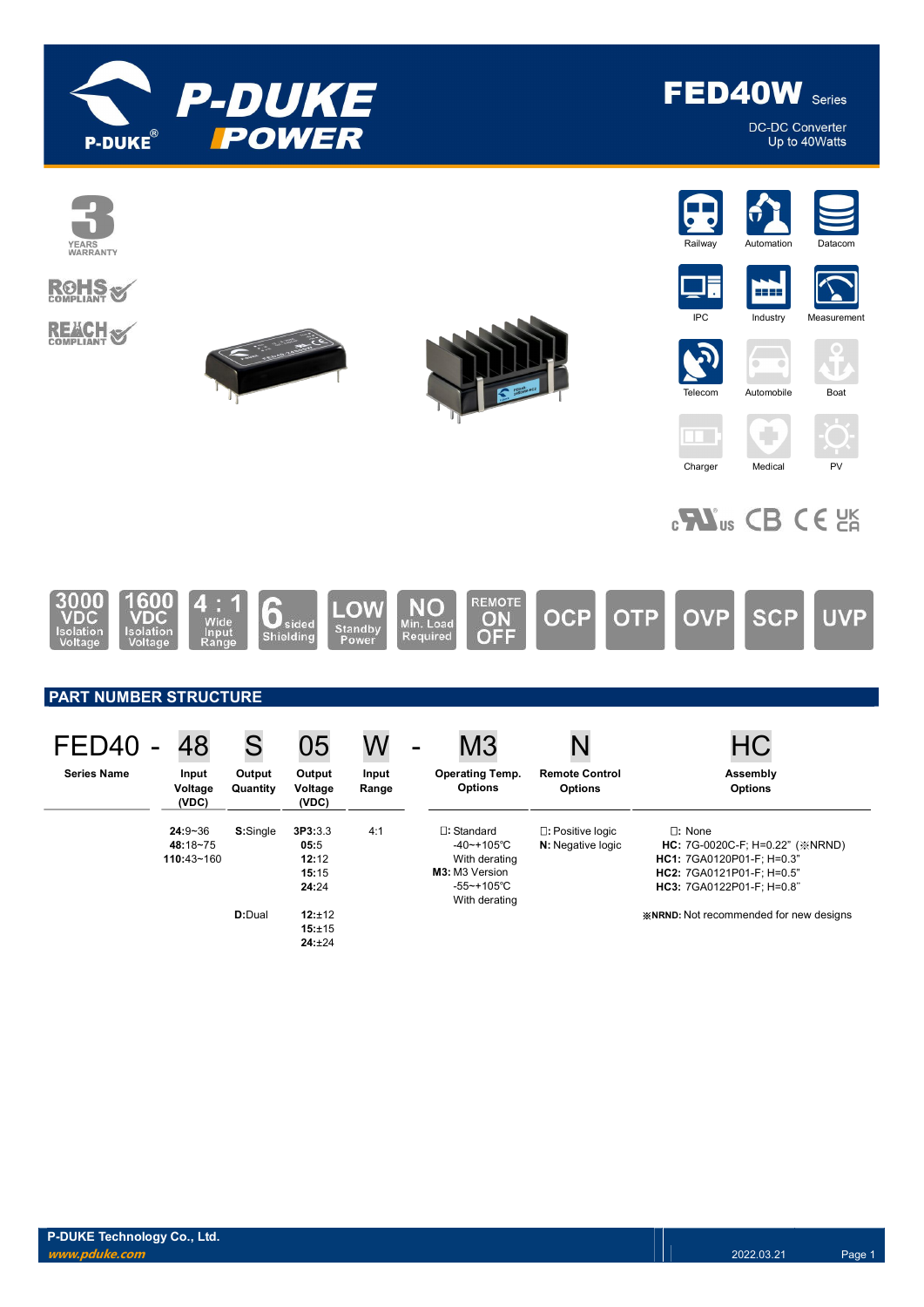



# TECHNICAL SPECIFICATION All specifications are typical at nominal input, full load and 25℃ unless otherwise noted

| <b>Model</b><br><b>Number</b> | Input Range   | <b>Output Voltage</b> | <b>Output Current</b><br>@Full Load | <b>Input Current</b><br>@No Load | Efficiency | <b>Maximum</b><br><b>Capacitor Load</b> |
|-------------------------------|---------------|-----------------------|-------------------------------------|----------------------------------|------------|-----------------------------------------|
|                               | <b>VDC</b>    | <b>VDC</b>            | mA                                  | mA                               | %          | μF.                                     |
| FED40-24S3P3W                 | $9 - 36$      | 3.3                   | 10000                               | 15                               | 90         | 26600                                   |
| FED40-24S05W                  | $9 - 36$      | 5                     | 8000                                | 15                               | 91         | 20000                                   |
| FED40-24S12W                  | $9 - 36$      | 12                    | 3333                                | 15                               | 92         | 3900                                    |
| FED40-24S15W                  | $9 - 36$      | 15                    | 2666                                | 15                               | 92         | 2600                                    |
| FED40-24S24W                  | $9 - 36$      | 24                    | 1666                                | 15                               | 91         | 1300                                    |
| FED40-24D12W                  | $9 - 36$      | ±12                   | ±1666                               | 15                               | 90         | ± 2600                                  |
| FED40-24D15W                  | $9 - 36$      | ±15                   | ±1333                               | 15                               | 90         | ±1600                                   |
| FED40-24D24W                  | $9 - 36$      | ±24                   | ±833                                | 15                               | 91         | ±650                                    |
| FED40-48S3P3W                 | $18 \sim 75$  | 3.3                   | 10000                               | 10                               | 90         | 26600                                   |
| FED40-48S05W                  | $18 - 75$     | 5                     | 8000                                | 10                               | 92         | 20000                                   |
| FED40-48S12W                  | $18 \sim 75$  | 12                    | 3333                                | 10                               | 92         | 3900                                    |
| FED40-48S15W                  | $18 - 75$     | 15                    | 2666                                | 10                               | 92         | 2600                                    |
| FED40-48S24W                  | $18 \sim 75$  | 24                    | 1666                                | 10                               | 91         | 1300                                    |
| FED40-48D12W                  | $18 - 75$     | ±12                   | ±1666                               | 10                               | 90         | ± 2600                                  |
| FED40-48D15W                  | $18 - 75$     | ±15                   | ±1333                               | 10                               | 90         | ± 1600                                  |
| FED40-48D24W                  | $18 - 75$     | ±24                   | ±833                                | 10                               | 91         | ±650                                    |
| FED40-110S3P3W                | $43 \sim 160$ | 3.3                   | 10000                               | 10                               | 88         | 26600                                   |
| FED40-110S05W                 | $43 \sim 160$ | 5                     | 8000                                | 10                               | 89         | 20000                                   |
| FED40-110S12W                 | $43 - 160$    | 12                    | 3333                                | 10                               | 90.5       | 3900                                    |
| FED40-110S15W                 | $43 \sim 160$ | 15                    | 2666                                | 10                               | 91         | 2600                                    |
| FED40-110S24W                 | $43 - 160$    | 24                    | 1666                                | 10                               | 90         | 1300                                    |
| FED40-110D12W                 | $43 - 160$    | ±12                   | ±1666                               | 10                               | 89         | ± 2600                                  |
| FED40-110D15W                 | $43 - 160$    | ±15                   | ±1333                               | 10                               | 89         | ±1600                                   |
| FED40-110D24W                 | $43 - 160$    | ±24                   | ±833                                | 10                               | 91         | ±650                                    |

| <b>INPUT SPECIFICATIONS</b>   |                         |                           |           |                |      |                           |            |
|-------------------------------|-------------------------|---------------------------|-----------|----------------|------|---------------------------|------------|
| <b>Parameter</b>              |                         | <b>Conditions</b>         |           | Min.           | Typ. | Max.                      | Unit       |
| Operating input voltage range |                         | 24Vin(nom)                |           | 9              | 24   | 36                        |            |
|                               |                         | 48Vin(nom)                |           | 18             | 48   | 75                        | <b>VDC</b> |
|                               |                         | 110Vin(nom)               |           | 43             | 110  | 160                       |            |
| Start up voltage              |                         | 24Vin(nom)                |           |                |      | 9                         |            |
|                               |                         | 48Vin(nom)                |           |                |      | 18                        | <b>VDC</b> |
|                               |                         | 110Vin(nom)               |           |                |      | 43                        |            |
| Shutdown voltage              |                         | 24Vin(nom)                |           | $\overline{7}$ | 8    | 8.8                       |            |
|                               |                         | 48Vin(nom)                |           | 15             | 16   | 17.5                      | <b>VDC</b> |
|                               |                         | 110Vin(nom)               |           | 37             | 40   | 42                        |            |
| Start up time                 | Constant resistive load | Power up                  |           |                | 60   |                           | ms         |
|                               |                         | Remote ON/OFF             |           |                | 60   |                           |            |
| Input surge voltage           | 1 second, max.          | 24Vin(nom)                |           |                |      | 50                        |            |
|                               |                         | 48Vin(nom)                |           |                |      | 100                       | <b>VDC</b> |
|                               |                         | 110Vin(nom)               |           |                |      | 170                       |            |
| Input filter                  |                         |                           |           |                |      | Pi type                   |            |
| Remote ON/OFF                 | Referred to -Vin pin    | Positive logic            | DC-DC ON  |                |      | Open or $3 \sim 12$ VDC   |            |
|                               |                         | (Standard)                | DC-DC OFF |                |      | Short or $0 \sim 1.2$ VDC |            |
|                               |                         | Negative logic            | DC-DC ON  |                |      | Short or $0 \sim 1.2$ VDC |            |
|                               |                         | (Option)                  | DC-DC OFF |                |      | Open or $3 \sim 12$ VDC   |            |
|                               |                         | Input current of Ctrl pin |           | $-0.5$         |      | 0.5                       | mA         |
|                               |                         | Remote off input current  |           |                | 3    |                           | mA         |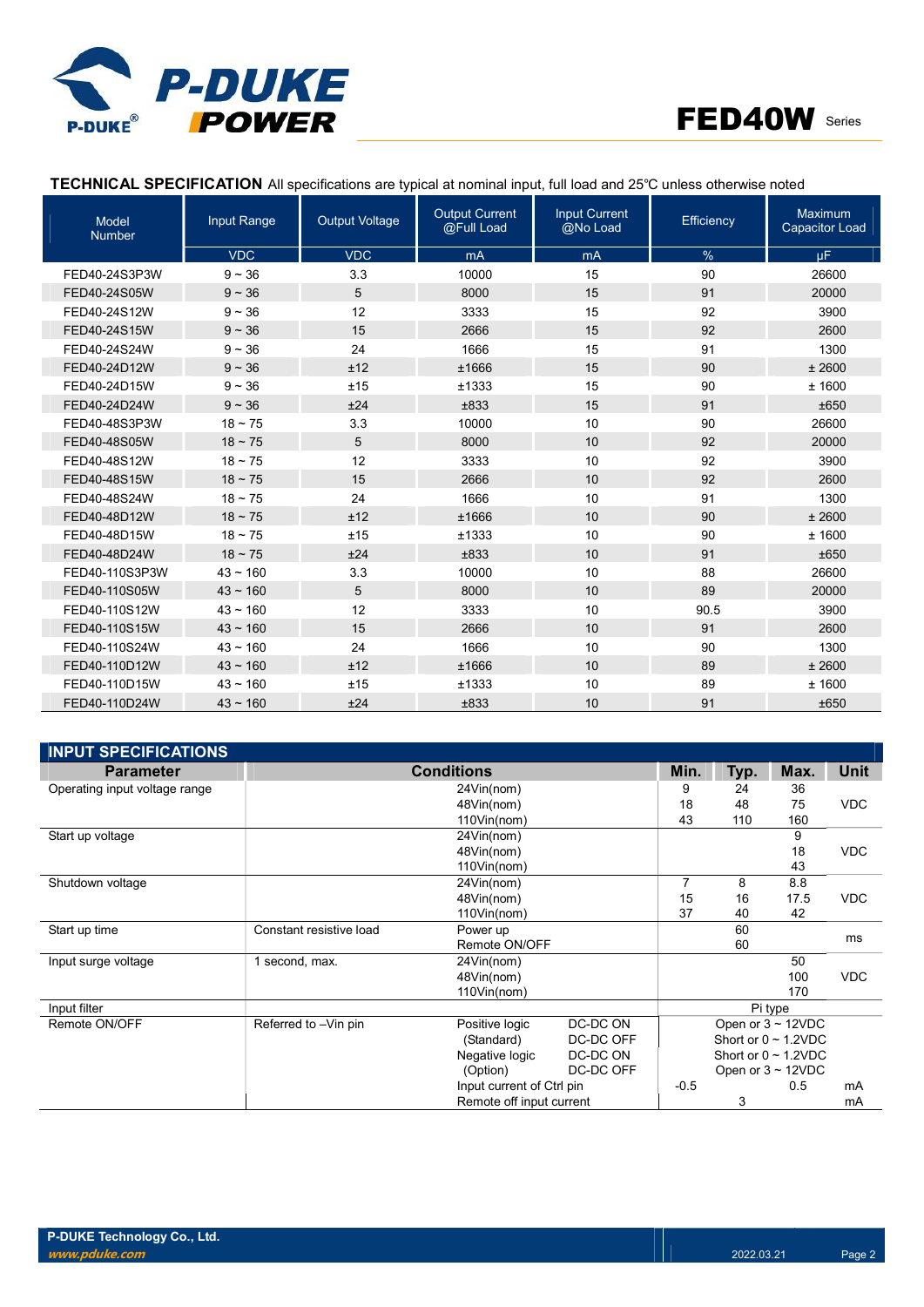

| <b>OUTPUT SPECIFICATIONS</b>     |                                    |                        |         |      |                                 |               |
|----------------------------------|------------------------------------|------------------------|---------|------|---------------------------------|---------------|
| <b>Parameter</b>                 | <b>Conditions</b>                  | Min.                   | Typ.    | Max. | <b>Unit</b>                     |               |
| Voltage accuracy                 |                                    |                        | $-1.0$  |      | $+1.0$                          | %             |
| Line regulation                  | Low Line to High Line at Full Load |                        | $-0.2$  |      | $+0.2$                          | $\%$          |
| Load regulation                  | No Load to Full Load               | Single                 | $-0.5$  |      | $+0.5$                          | $\frac{0}{0}$ |
|                                  |                                    | Dual                   | $-1.0$  |      | $+1.0$                          |               |
| Cross regulation                 | Asymmetrical load 25%/100% FL      | Dual                   | $-5.0$  |      | $+5.0$                          | $\%$          |
| Voltage adjustability            | Single output                      | 3.3Vout, 5Vout, 12Vout | $-10$   |      | $+10$                           | $\frac{0}{0}$ |
|                                  |                                    | 15Vout, 24Vout         | $-10$   |      | $+20$                           |               |
| Ripple and noise                 | Measured by 20MHz bandwidth        | 3.3Vout, 5Vout         |         | 75   | 100                             |               |
|                                  | With a 0.1µF/50V X7R MLCC          | 12Vout, 15Vout         |         | 100  | 125                             | mVp-p         |
|                                  |                                    | 24 Vout                |         | 150  | 200                             |               |
| Temperature coefficient          |                                    |                        | $-0.02$ |      | $+0.02$                         | $\%$ /°C      |
| Transient response recovery time | 25% load step change               |                        |         | 250  |                                 | μs            |
| Over voltage protection          | Zener diode clamp                  | 3.3Vout                |         | 3.9  |                                 |               |
|                                  |                                    | 5Vout                  |         | 6.2  |                                 |               |
|                                  |                                    | 12Vout                 |         | 15   |                                 | VDC.          |
|                                  |                                    | 15Vout                 |         | 20   |                                 |               |
|                                  |                                    | 24 Vout                |         | 30   |                                 |               |
| Over load protection             | % of lout rated; Hiccup mode       |                        |         | 150  |                                 | $\frac{0}{0}$ |
| Short circuit protection         |                                    |                        |         |      | Continuous, automatics recovery |               |

| <b>GENERAL SPECIFICATIONS</b> |                           |                   |                                           |              |      |                            |                         |
|-------------------------------|---------------------------|-------------------|-------------------------------------------|--------------|------|----------------------------|-------------------------|
| <b>Parameter</b>              |                           | <b>Conditions</b> |                                           | Min.         | Typ. | Max.                       | <b>Unit</b>             |
| Isolation voltage             | 1 minute                  | $110$ Vin(nom)    | Input to Output<br>Input (Output) to Case | 3000<br>1600 |      |                            | <b>VDC</b>              |
|                               |                           | Others            | Input to Output<br>Input (Output) to Case | 1600<br>1600 |      |                            | <b>VDC</b>              |
| Isolation resistance          | 500VDC                    |                   |                                           |              |      |                            | GΩ                      |
| Isolation capacitance         |                           |                   |                                           |              |      | 1500                       | рF                      |
| Switching frequency           |                           |                   |                                           | 225          | 250  | 275                        | kHz                     |
| Safety approvals              | IEC/ EN/ UL62368-1        |                   |                                           |              |      | UL:E193009<br>CB:UL(Demko) |                         |
| Standard approvals            | EN50155<br>EN45545-2      |                   |                                           |              |      |                            |                         |
| Case material                 |                           |                   |                                           |              |      |                            | Copper                  |
| Base material                 |                           |                   |                                           |              |      |                            | FR4 PCB                 |
| Potting material              |                           |                   |                                           |              |      | Silicone (UL94 V-0)        |                         |
| Weight                        |                           |                   |                                           |              |      |                            | 32g (1.13oz)            |
| <b>MTBF</b>                   | MIL-HDBK-217F, Full load. |                   |                                           |              |      |                            | $9.073 \times 10^5$ hrs |

| <b>ENVIRONMENTAL SPECIFICATIONS</b> |            |                          |                 |       |      |                       |              |
|-------------------------------------|------------|--------------------------|-----------------|-------|------|-----------------------|--------------|
| <b>Parameter</b>                    |            | <b>Conditions</b>        |                 | Min.  | Typ. | Max.                  | <b>Unit</b>  |
| Operating ambient temperature       | Standard   | With derating            |                 | $-40$ |      | $+105$                | °C           |
|                                     | M3 Version | With derating            |                 | $-55$ |      | $+105$                |              |
| Maximum case temperature            |            |                          |                 |       |      | 105                   | °C           |
| Over temperature protection         |            |                          |                 |       | 115  |                       | °C           |
| Storage temperature range           |            |                          |                 | -55   |      | $+125$                | °C           |
| Thermal impedance                   |            | <b>Without Heat-sink</b> |                 |       | 10.8 |                       |              |
|                                     |            | With Heat-sink           | HC              |       | 10.3 |                       |              |
|                                     |            |                          | HC <sub>1</sub> |       | 9.3  |                       | °C/W         |
|                                     |            |                          | HC <sub>2</sub> |       | 7.7  |                       |              |
|                                     |            |                          | HC <sub>3</sub> |       | 6.2  |                       |              |
| Thermal shock                       |            |                          |                 |       |      |                       | MIL-STD-810F |
| Shock                               |            |                          |                 |       |      | EN61373, MIL-STD-810F |              |
| Vibration                           |            |                          |                 |       |      | EN61373, MIL-STD-810F |              |
| Relative humidity                   |            |                          |                 |       |      |                       | 5% to 95% RH |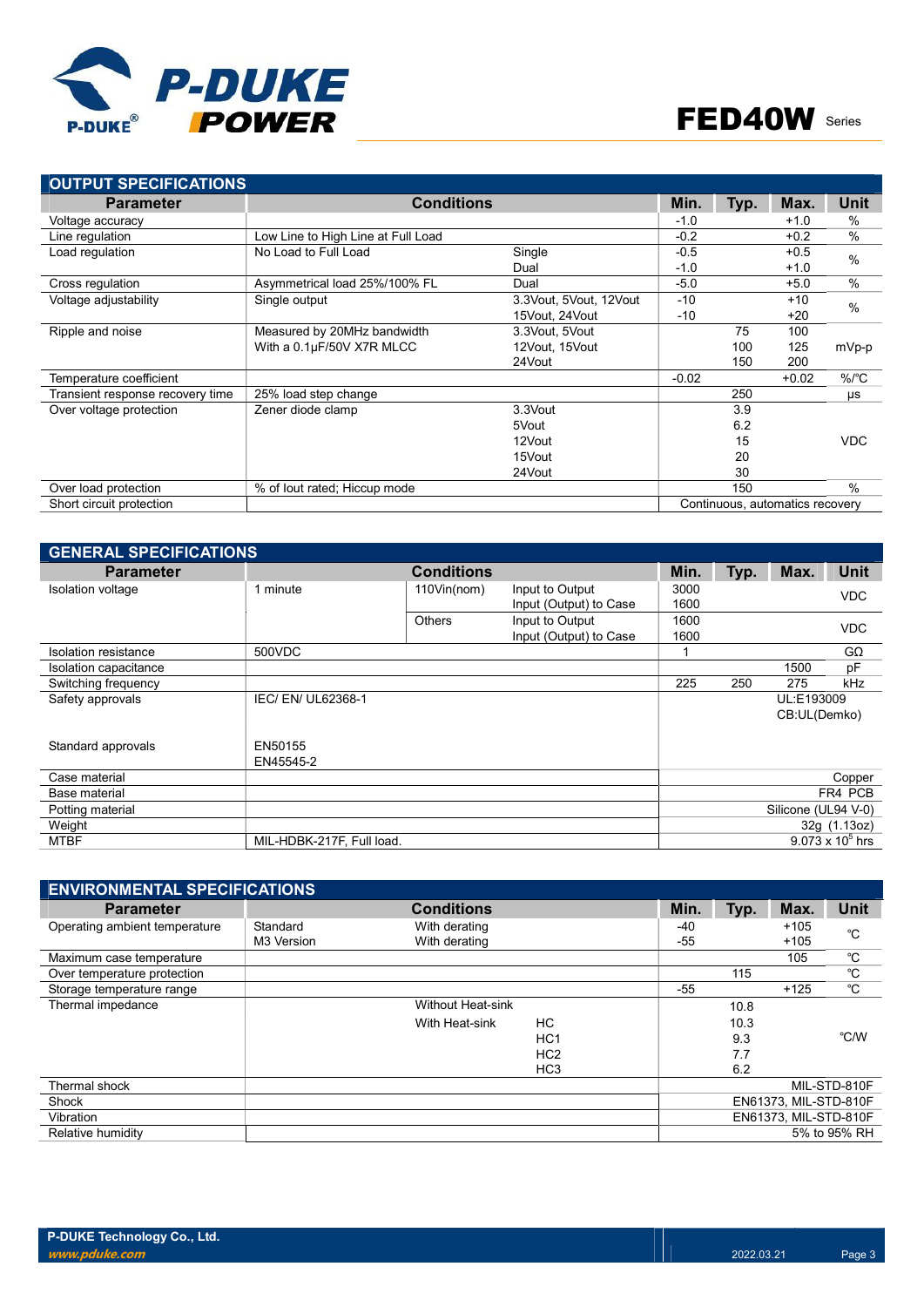



| <b>EMC SPECIFICATIONS</b>      |                      |                                                                                                                                                                                                     |                  |
|--------------------------------|----------------------|-----------------------------------------------------------------------------------------------------------------------------------------------------------------------------------------------------|------------------|
| <b>Parameter</b>               |                      | <b>Conditions</b>                                                                                                                                                                                   | Level            |
| EMI                            | EN55032, EN50121-3-2 | With external components.                                                                                                                                                                           | Class A, Class B |
| <b>EMS</b>                     | EN55024, EN50121-3-2 |                                                                                                                                                                                                     |                  |
| <b>ESD</b>                     | EN61000-4-2          | Air ± 8kV and Contact ± 6kV                                                                                                                                                                         | Perf. Criteria A |
| Radiated immunity              | EN61000-4-3          | 20 V/m                                                                                                                                                                                              | Perf. Criteria A |
| <b>Fast transient</b>          | EN61000-4-4          | $±$ 2kV                                                                                                                                                                                             | Perf. Criteria A |
|                                | FED40-24000W         | With an aluminum electrolytic capacitor<br>(Nippon chemi-con KY series, 220µF/100V)<br>and a TVS(SMDJ58A, 58V, 3000Watt peak<br>pulse power) in parallel.                                           |                  |
|                                | FED40-48000W         | With an aluminum electrolytic capacitor<br>(Nippon chemi-con KY series, 220µF/100V)<br>and a TVS(SMDJ120A,120V, 3000Watt peak<br>pulse power) in parallel.                                          |                  |
|                                | FED40-110000W        | With 2pcs aluminum electrolytic capacitor<br>(Nippon chemi-con KXJ series, 150µF/200V in<br>parallel) and 2pcs TVS(SMDJ90A, 90V,<br>3000 Watt peak pulse power in series<br>connection) in parallel |                  |
| Surge                          | EN61000-4-5          | ±2kV                                                                                                                                                                                                | Perf. Criteria A |
|                                | FED40-24000W         | With an aluminum electrolytic capacitor<br>(Nippon chemi-con KY series, 220µF/100V)<br>and a TVS(SMDJ58A, 58V, 3000Watt peak<br>pulse power) in parallel.                                           |                  |
|                                | FED40-48000W         | With an aluminum electrolytic capacitor<br>(Nippon chemi-con KY series, 220µF/100V)<br>and a TVS(SMDJ120A,120V, 3000Watt peak<br>pulse power) in parallel.                                          |                  |
|                                | FED40-110000W        | With 2pcs aluminum electrolytic capacitor<br>(Nippon chemi-con KXJ series, 150µF/200V in<br>parallel) and 2pcs TVS(SMDJ90A, 90V,<br>3000Watt peak pulse power in series<br>connection) in parallel  |                  |
| Conducted immunity             | EN61000-4-6          | 10 Vr.m.s                                                                                                                                                                                           | Perf. Criteria A |
| Power frequency magnetic field | EN61000-4-8          | 100A/m continuous; 1000A/m 1 second                                                                                                                                                                 | Perf. Criteria A |

CAUTION: This power module is not internally fused. An input line fuse must always be used.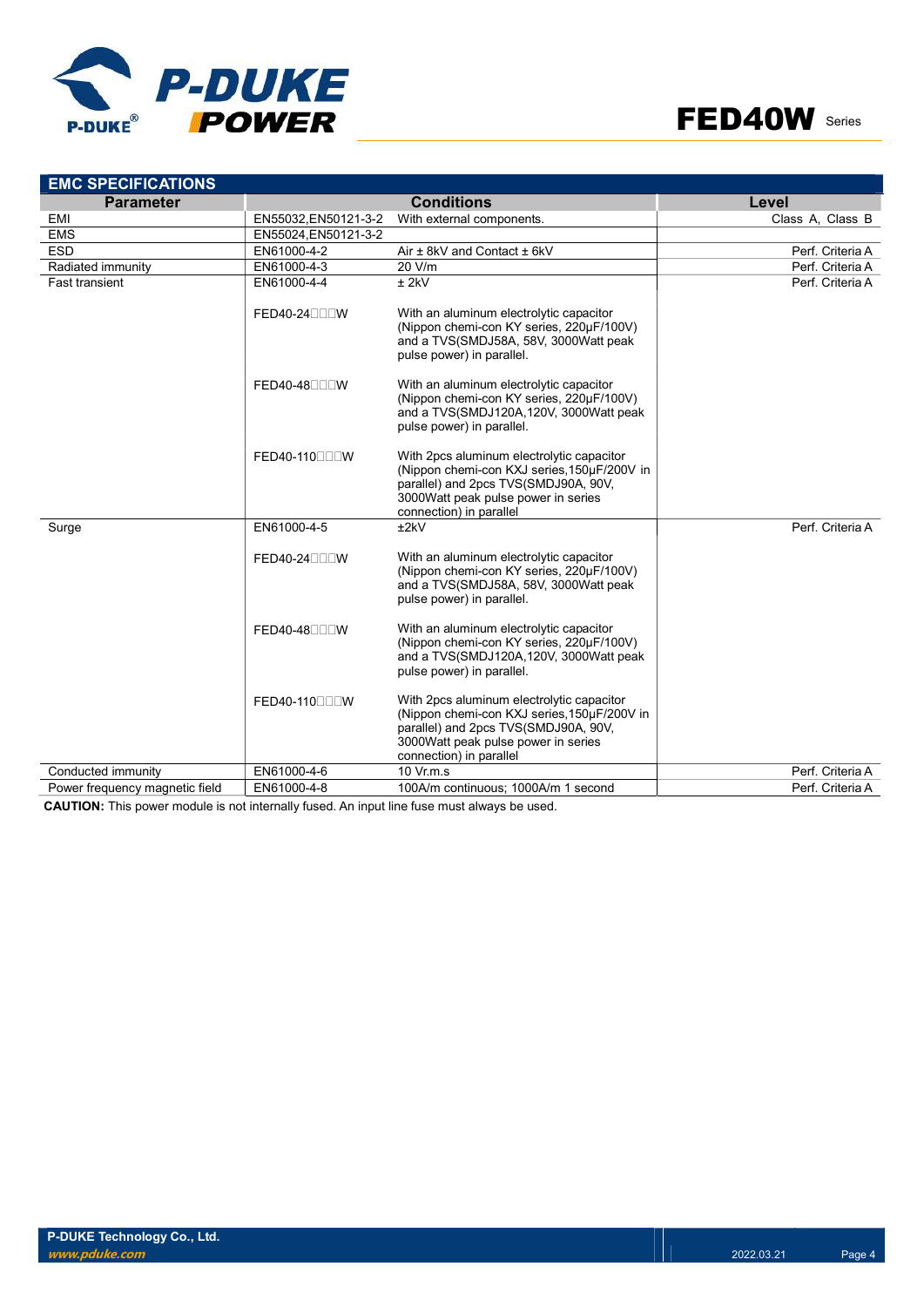

# FED40W Series

# CHARACTERISTIC CURVE









#### FUSE CONSIDERATION

This power module is not internally fused. An input line fuse must always be used.

This encapsulated power module can be used in a wide variety of applications, ranging from simple stand-alone operation to an integrated part of sophisticated power architecture.

To maximum flexibility, internal fusing is not included; however, to achieve maximum safety and system protection, always use an input line fuse. The input line fuse suggest as below:

| Model                 | <b>Fuse Rating</b><br>Ά | <b>Fuse Type</b> |
|-----------------------|-------------------------|------------------|
| <b>FED40-24</b><br>ΙW |                         | Fast-Acting      |
| FED40-48<br>ΙW        |                         | Slow-Blow        |
| FED40-110<br>M        | 3.15                    | Slow-Blow        |

The table based on the information provided in this data sheet on inrush energy and maximum DC input current at low Vin.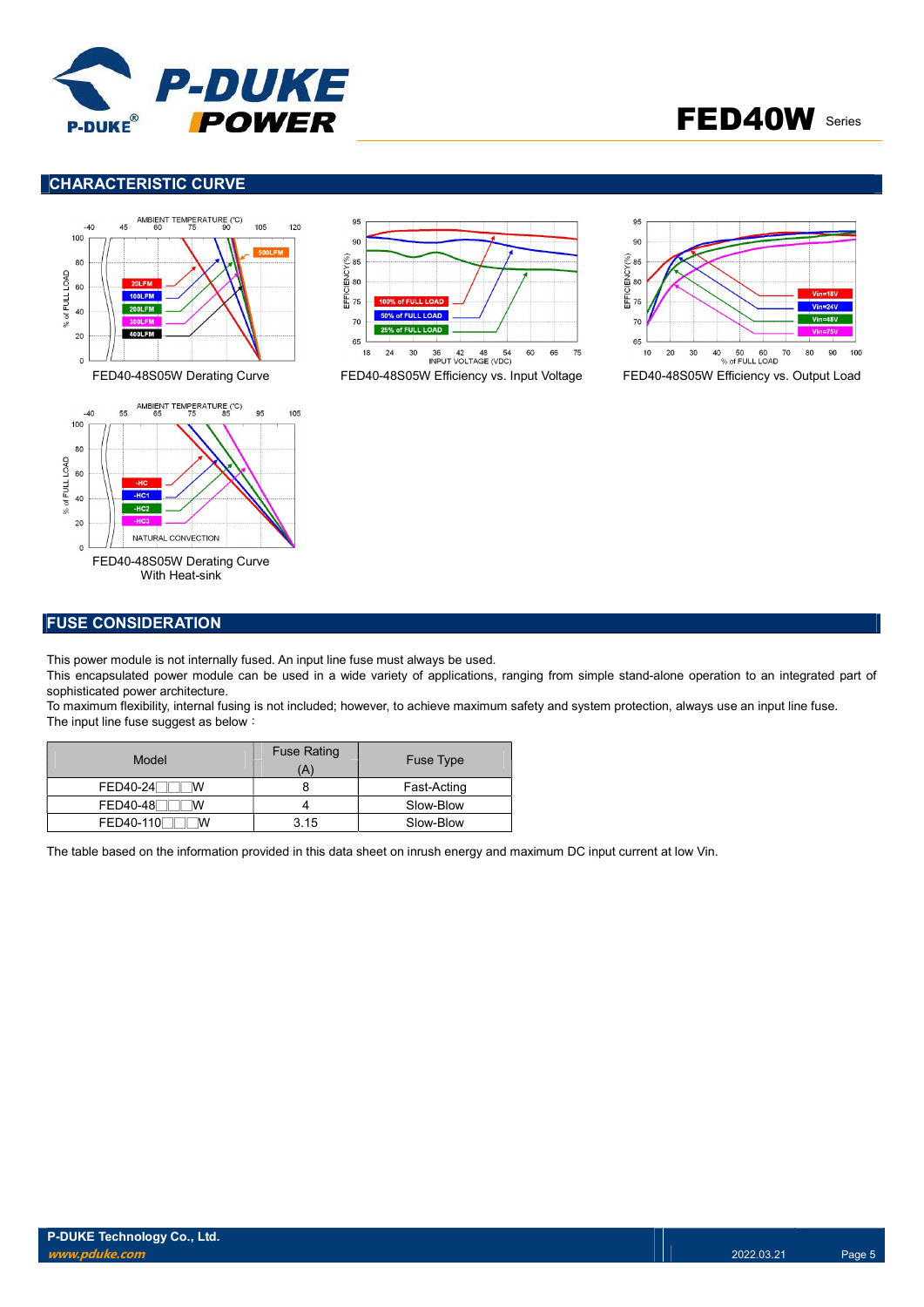



### MECHANICAL DRAWING



BOTTOM VIEW

#### RECOMMENDED PAD LAYOUT



All dimensions in inch[mm] Pad size(lead free recommended) Through hole 1.2.3.4.5.6: Φ0.051[1.30] Top view pad 1.2.3.4.5.6: Φ0.064[1.63] Bottom view pad 1.2.3.4.5.6: Φ0.102[2.60]



#### PIN CONNECTION

| <b>PIN</b> | <b>SINGLE</b> | <b>DUAL</b> |
|------------|---------------|-------------|
|            | + Vin         | + Vin       |
|            | - Vin         | - Vin       |
|            | Ctrl          | Ctrl        |
|            | + Vout        | + Vout      |
| 5          | - Vout        | Common      |
|            | Trim          | - Vout      |

1. All dimensions in inch [mm] Tolerance :x.xx±0.02 [x.x±0.5] x.xxx±0.010 [x.xx±0.25] 2. Pin dimension tolerance ±0.004[0.10]

#### Standard - بالطالبية -HC1 - HC2 - HC3 - HC3 - HC3 - HC3 - HC3 - HC3 - HC3 - HC3 - HC3 - HC3 - HC3 - HC3 - HC3

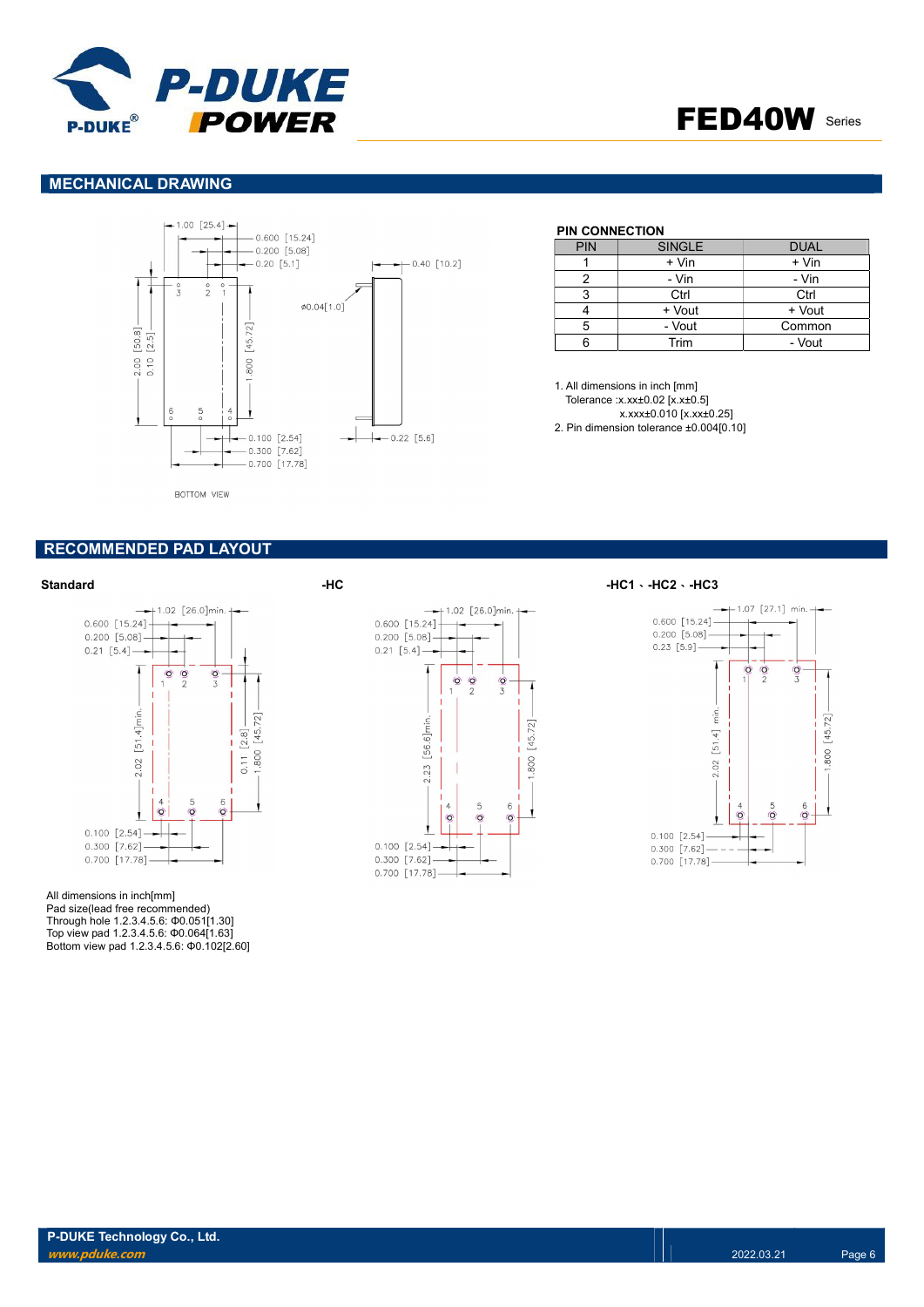



# THERMAL CONSIDERATIONS

The power module operates in a variety of thermal environments. However, sufficient cooling should be provided to help ensure reliable operation of the unit. Heat is removed by conduction, convection, and radiation to the surrounding environment. Proper cooling can be verified by measuring the point as the figure below. The temperature at this location should not exceed "Maximum case temperature". When operating, adequate cooling must be provided to maintain the test point temperature at or below "Maximum case temperature". You can limit this temperature to a lower value for extremely high reliability.

■ Thermal test condition with vertical direction by natural convection (20LFM).



### HEAT-SINK TYPE OPTIONS

#### FED40-□□□□□W-HC FED40-□□□□W-HC1 7G-0020C-F 7GA0120P01-F





SIDE VIEW





SIDE VIEW





 $-0.95$  [24.1] max  $-0.50$  [12.7]  $\overline{\phantom{0}}$ Т 50.8 2.00

SIDE VIEW





SIDE VIEW

1. All dimensions in inch [mm]

2. Tolerance :x.xx±0.02 [x.x±0.5] x.xxx±0.010 [x.xx±0.25]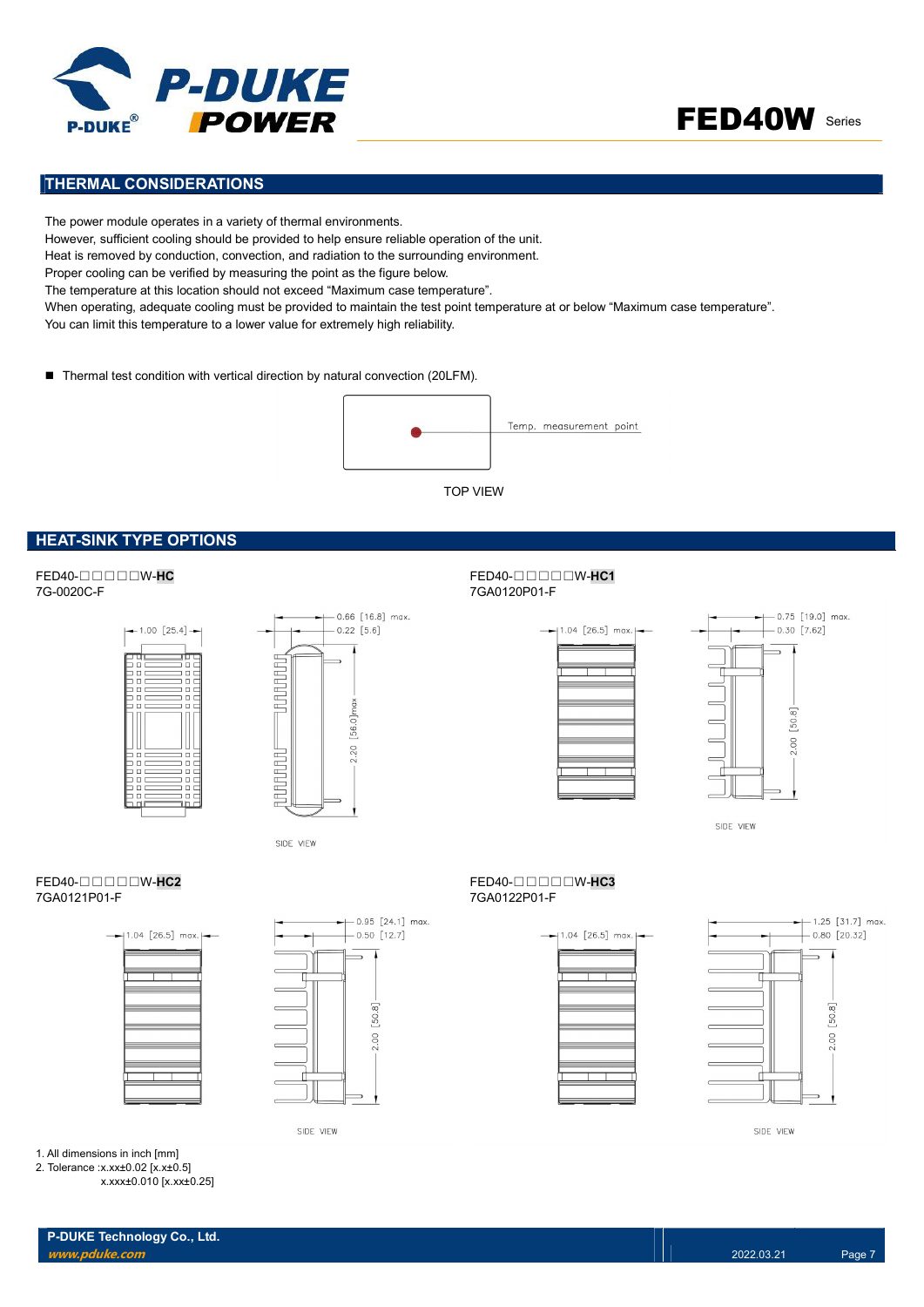



### OUTPUT VOLTAGE ADJUSTMENT

Output voltage set point adjustment allows the user to increase or decrease the output voltage set point of the module. This is accomplished by connecting an external resistor between the Trim pin and either the +Output or -Output pins. With an external resistor between the Trim and -Vout, the output voltage set point increases. With an external resistor between the Trim and +Vout, the output voltage set point decreases. The external Trim resistor needs to be at least 1/16W of rated power.

#### EXTERNAL OUTPUT TRIMMING

Output can be externally trimmed by using the method shown below.

Trim-up



| <b>DDS3P3W</b>        |                    |                  |                  |              |                          |              |                  |                  |                  |                 |              |
|-----------------------|--------------------|------------------|------------------|--------------|--------------------------|--------------|------------------|------------------|------------------|-----------------|--------------|
| $\triangle$ V         | (% )               | $\mathbf{1}$     | $\overline{2}$   | 3            | $\overline{4}$           | 5            | 6                | $\overline{7}$   | 8                | 9               | 10           |
| Vout                  | (V)                | 3.333            | 3.366            | 3.399        | 3.432                    | 3.465        | 3.498            | 3.531            | 3.564            | 3.597           | 3.630        |
| <b>RU</b>             | $(k\Omega)$        | 57.93            | 26.165           | 15.577       | 10.283                   | 7.106        | 4.988            | 3.476            | 2.341            | 1.459           | 0.753        |
| $\Box$ S05W           |                    |                  |                  |              |                          |              |                  |                  |                  |                 |              |
| $\triangle$ V         | (% )               | $\mathbf{1}$     | $\overline{2}$   | 3            | $\overline{4}$           | 5            | 6                | $\overline{7}$   | 8                | 9               | 10           |
| Vout                  | (V)                | 5.050            | 5.100            | 5.150        | 5.200                    | 5.250        | 5.300            | 5.350            | 5.400            | 5.450           | 5.500        |
| RU                    | $(k\Omega)$        | 36.57            | 16.58            | 9.917        | 6.585                    | 4.586        | 3.253            | 2.302            | 1.588            | 1.032           | 0.588        |
| $\Box$ S12W           |                    |                  |                  |              |                          |              |                  |                  |                  |                 |              |
| $\triangle$ V         | (% )               | $\mathbf{1}$     | $\overline{2}$   | 3            | $\overline{4}$           | 5            | 6                | $\overline{7}$   | 8                | 9               | 10           |
| Vout                  | (V)                | 12.120           | 12.240           | 12.360       | 12.480                   | 12.600       | 12.720           | 12.840           | 12.960           | 13.080          | 13.200       |
| RU                    | $(k\Omega)$        | 367.91           | 165.95           | 98.636       | 64.977                   | 44.782       | 31.318           | 21.701           | 14.488           | 8.879           | 4.391        |
| $\Box$ S15W           |                    |                  |                  |              |                          |              |                  |                  |                  |                 |              |
| $\triangle$ V         | (%)                | $\mathbf{1}$     | $\overline{2}$   | 3            | $\overline{4}$           | 5            | 6                | $\overline{7}$   | 8                | 9               | 10           |
| Vout                  | (V)                | 15.150           | 15.300           | 15.450       | 15.600                   | 15.750       | 15.900           | 16.050           | 16.200           | 16.350          | 16.500       |
| <b>RU</b>             | $(k\Omega)$        | 419.81           | 199.91           | 126.60       | 89.95                    | 67.96        | 53.30            | 42.83            | 34.98            | 28.87           | 23.98        |
| $\triangle$ V         | (%)                | 11               | 12               | 13           | 14                       | 15           | 16               | 17               | 18               | 19              | 20           |
| Vout                  | (V)                | 16.650           | 16.800           | 16.950       | 17.100                   | 17.250       |                  |                  |                  | 17.850          | 18.000       |
| <b>RU</b>             |                    |                  |                  |              |                          |              | 17.400           | 17.550           | 17.700           |                 |              |
|                       | $(k\Omega)$        | 19.98            | 16.65            | 13.83        | 11.42                    | 9.32         | 7.49             | 5.87             | 4.43             | 3.15            | 1.99         |
|                       |                    |                  |                  |              |                          |              |                  |                  |                  |                 |              |
| $\Box$ S24W           |                    |                  |                  |              |                          |              |                  |                  |                  |                 |              |
| $\triangle$ V         | (% )               | $\mathbf{1}$     | $\overline{2}$   | 3<br>24.720  | $\overline{4}$<br>24.960 | 5<br>25.200  | 6                | $\overline{7}$   | 8                | 9               | 10<br>26.400 |
| Vout<br><b>RU</b>     | (V)<br>$(k\Omega)$ | 24.240<br>1275.2 | 24.480<br>606.60 | 383.73       | 272.30                   | 205.44       | 25.440<br>160.87 | 25.680<br>129.03 | 25.920<br>105.15 | 26.160<br>86.58 | 71.72        |
|                       |                    |                  |                  |              |                          |              |                  |                  |                  |                 |              |
| $\triangle$ V<br>Vout | (%)<br>(V)         | 11<br>26.640     | 12<br>26.880     | 13<br>27.120 | 14<br>27.360             | 15<br>27.600 | 16<br>27.840     | 17<br>28.080     | 18<br>28.320     | 19<br>28.560    | 20<br>28.800 |